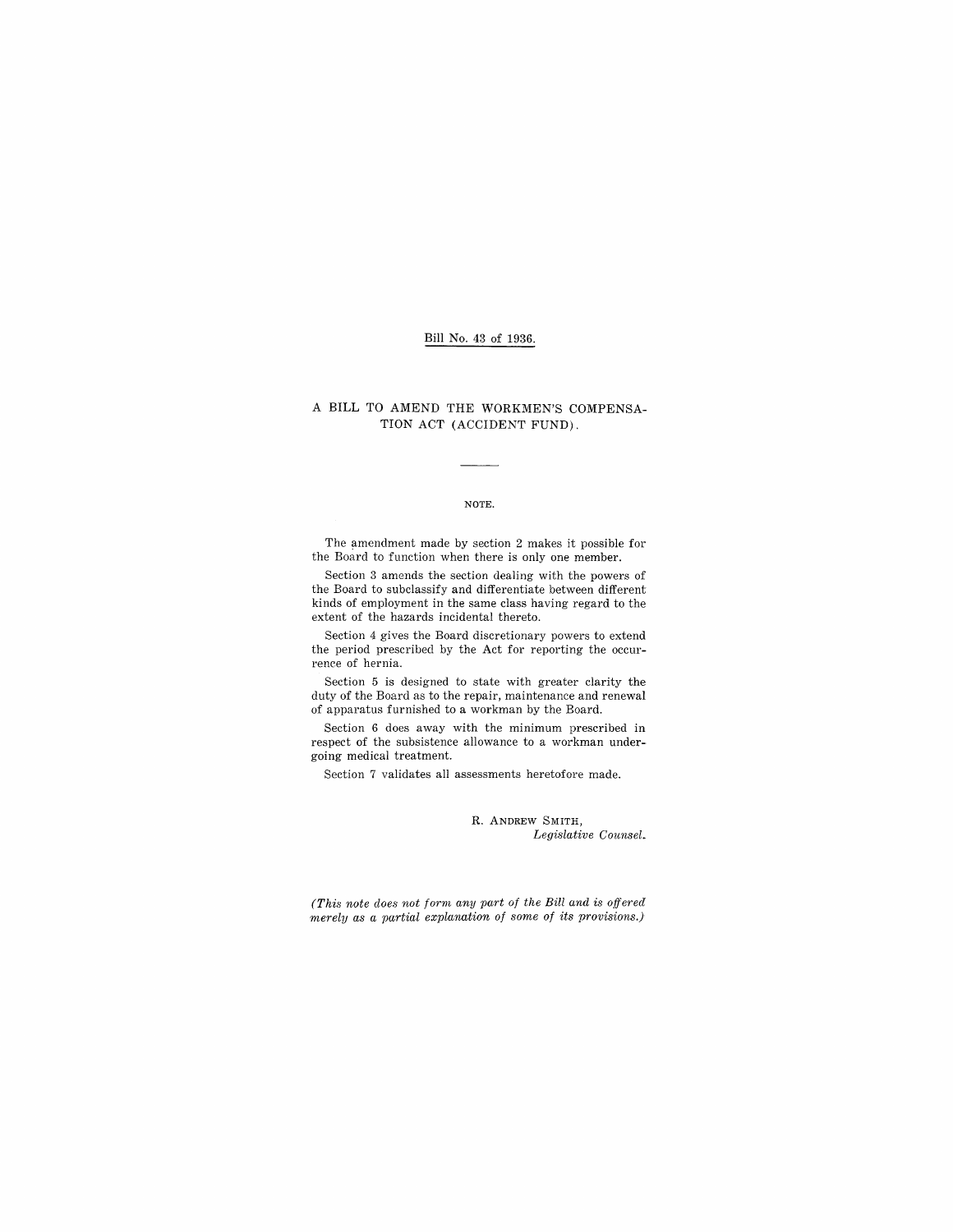# **BILL**

#### No. 43 of 1936.

#### An Act to amend The Workmen's Compensation Act (Accident Fund).

#### *(Assented to* , 1936.)

**H[S** MAJESTY, by and with the advice and consent of **the Legislative Assembly of the Province of Alberta, enacts as follows:** 

1. This Act may be cited as *"The Workmen's Compensation Act (Accident Fund) Amendment Act, 1936."* 

*2. The Workmen's Compensation Act (Accident Fund),*  being chapter 177 of the Revised Statutes of Alberta, 1922,

is hereby amended by striking out sections 7 and 8 thereof<br>and by substituting therefor the following:<br>"7. In the case of the absence of any commissioner or<br>commissioners, or of his or their inability to act, and in the<br>ca exact of any vacancy of the Board."<br>missioner or commissioners present may exercise all the<br>jurisdictions and powers of the Board."

3. The said Act is further amended as to section 16 thereof,-

- (a) by striking out the words "of the industries mentioned in Schedule 2 of this Act", where the same occur in paragraph (b) of subsection (1) thereof, and by substituting therefor the word "industry"; and
- $(b)$  by adding at the end of subsection  $(1)$  thereof the
	- following new paragraph:<br>
	"(c) to establish such subclassifications, differ-<br>
	entials and proportions in the rates as be-<br>
	tween the different kinds of employment in the same class as may be deemed just, and where any particular industry is shown to be so circumstanced or conducted that the hazard is greater than the average of the class or sub-<br>class to which such industry is assigned, to class to which such industry is assigned, to impose upon such industry a special rate, differential or assessment to correspond with the excessive hazard of such industry."

**4.** The said Act is further amended as to section *44a* 

thereof by striking out subsection (4) thereof and by<br>"(4) In any case in which it is made to appear to the<br>"(4) In any case in which it is made to appear to the<br>Board that the failure of the workman to report to his employer within the period mentioned in paragraph  $(c)$  of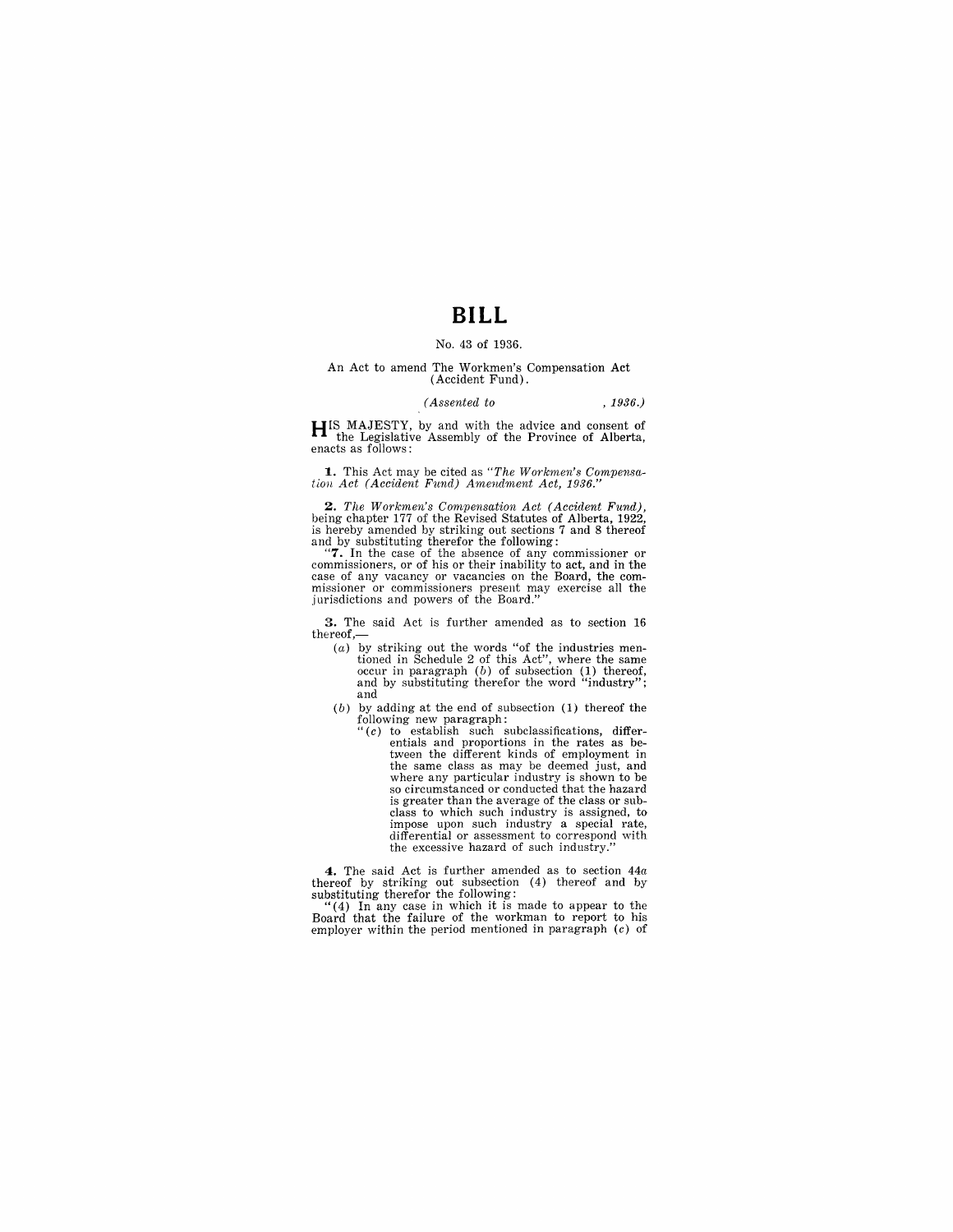subsection (1) hereof or make the submission provided for in subsection (2) hereof, involves hardship in the workman, and if in the opinion of the Board the claim is a just one and ought to be allowed the Board may in its discretion in either such event increase the period for such report or such submission, as the case may be, to such an extent as the Board deems fair and reasonable in the circumstances."

**5.** The said Act is further amended as to section 45

thereof by striking out subsection (5) thereof and by<br>
"(5) The Board shall provide for the repair, mainten-<br>
"(5) The Board shall provide for the repair, mainten-<br>
ance and renewal of any apparatus provided by the Board<br> of which becomes in need of repair, maintenance and renewal by reason of accident, ordinary wear and tear and through no misconduct on the part of the workman so long<br>as the disability in respect of which such apparatus was<br>supplied continues, and the cost thereof shall be defrayed<br>out of the medical aid fund after one year from t

**6.** The said Act is further amended as to section 60 thereof by striking out the words "or less than one dollar and one-half", where the same occur in subsection (6a) thereof.

7. All assessments heretofore imposed or purporting to have been imposed by, on behalf of or on the authority of the Board and each and every one of them are validated and confirmed and declared to be legal, valid and bind those upon whom they were imposed or upon whom they purported to have been imposed, and the same shall not be open to question in any court whatsoever.

**8.** This Act shall come into force on the day upon which it is assented to.

## 2